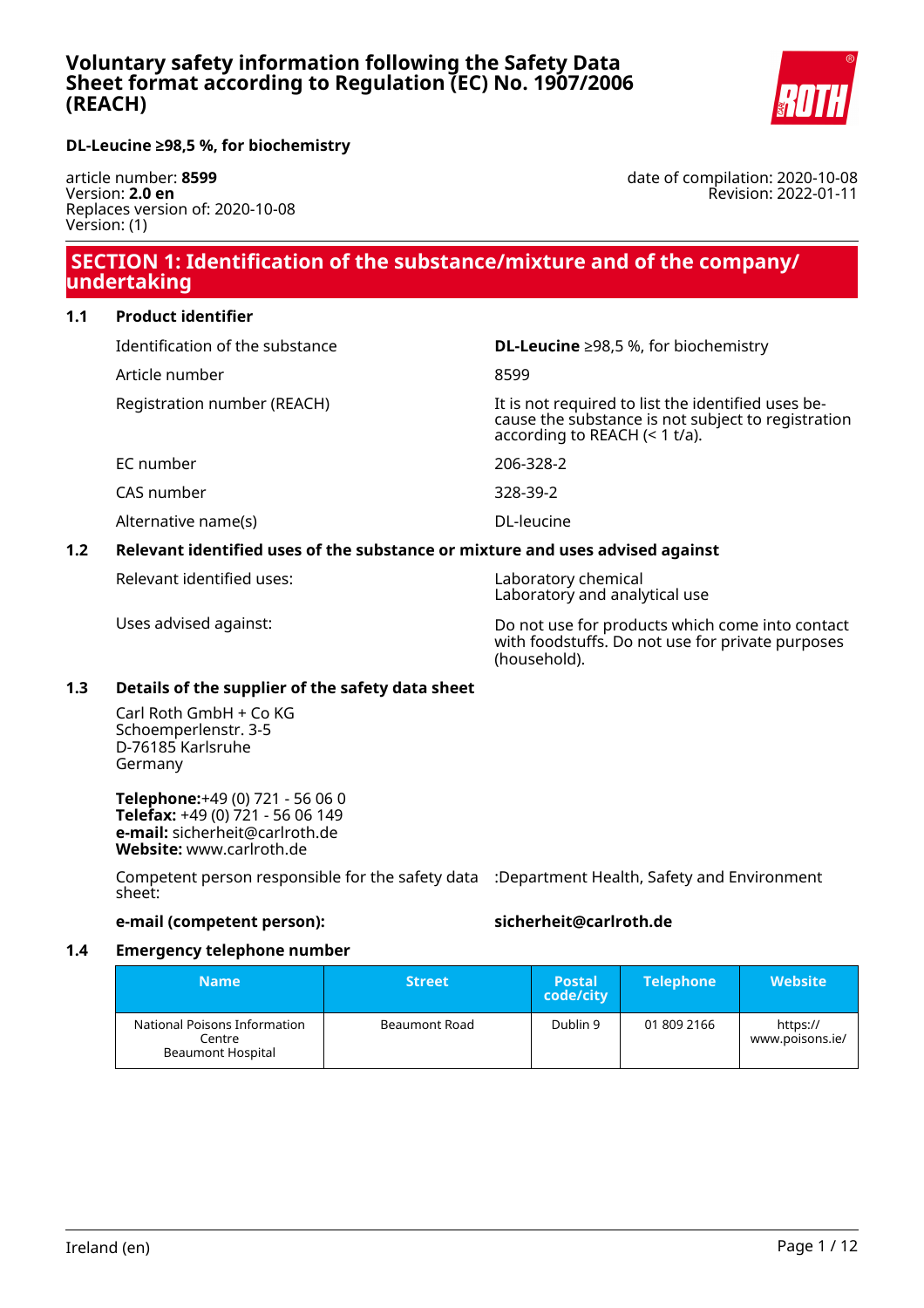

### **DL-Leucine ≥98,5 %, for biochemistry**

article number: **8599**

# **SECTION 2: Hazards identification**

### **2.1 Classification of the substance or mixture**

### **Classification according to Regulation (EC) No 1272/2008 (CLP)**

This substance does not meet the criteria for classification in accordance with Regulation No 1272/ 2008/EC.

### **2.2 Label elements**

# **Labelling according to Regulation (EC) No 1272/2008 (CLP)**

not required

### **2.3 Other hazards**

### **Results of PBT and vPvB assessment**

According to the results of its assessment, this substance is not a PBT or a vPvB.

# **SECTION 3: Composition/information on ingredients**

| 3.1 | <b>Substances</b> |                  |
|-----|-------------------|------------------|
|     | Name of substance | DL-Leucine       |
|     | Molecular formula | $C_6H_{13}NO_2$  |
|     | Molar mass        | 131,2 $9/_{mol}$ |
|     | CAS No            | 328-39-2         |

#### EC No 206-328-2

# **SECTION 4: First aid measures**

#### **4.1 Description of first aid measures**



#### **General notes**

No special measures are necessary.

#### **Following inhalation**

Provide fresh air.

### **Following skin contact**

Rinse skin with water/shower.

#### **Following eye contact**

Rinse cautiously with water for several minutes.

#### **Following ingestion**

Rinse mouth. Call a doctor if you feel unwell.

### **4.2 Most important symptoms and effects, both acute and delayed**

Symptoms and effects are not known to date.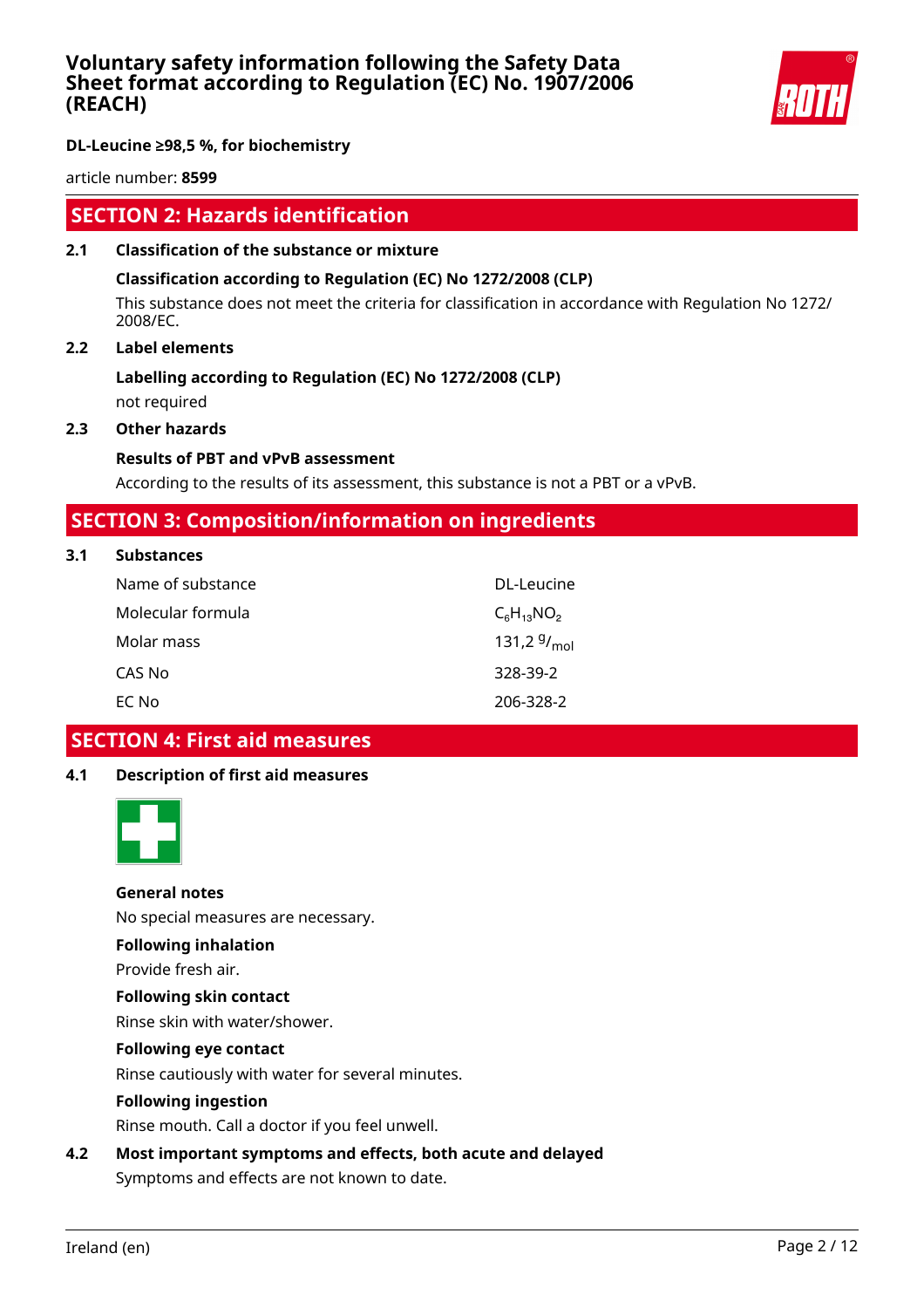

# **DL-Leucine ≥98,5 %, for biochemistry**

article number: **8599**

# **4.3 Indication of any immediate medical attention and special treatment needed** none

# **SECTION 5: Firefighting measures**

### **5.1 Extinguishing media**



#### **Suitable extinguishing media**

co-ordinate firefighting measures to the fire surroundings water, foam, alcohol resistant foam, dry extinguishing powder, ABC-powder

#### **Unsuitable extinguishing media**

water jet

#### **5.2 Special hazards arising from the substance or mixture**

Combustible.

#### **Hazardous combustion products**

In case of fire may be liberated: Nitrogen oxides (NOx), Carbon monoxide (CO), Carbon dioxide (CO₂)

#### **5.3 Advice for firefighters**

In case of fire and/or explosion do not breathe fumes. Fight fire with normal precautions from a reasonable distance. Wear self-contained breathing apparatus.

# **SECTION 6: Accidental release measures**

#### **6.1 Personal precautions, protective equipment and emergency procedures**



#### **For non-emergency personnel**

No special measures are necessary.

#### **6.2 Environmental precautions**

Keep away from drains, surface and ground water.

# **6.3 Methods and material for containment and cleaning up**

#### **Advice on how to contain a spill**

Covering of drains. Take up mechanically.

#### **Advice on how to clean up a spill**

Take up mechanically.

#### **Other information relating to spills and releases**

Place in appropriate containers for disposal.

#### **6.4 Reference to other sections**

Hazardous combustion products: see section 5. Personal protective equipment: see section 8. Incompatible materials: see section 10. Disposal considerations: see section 13.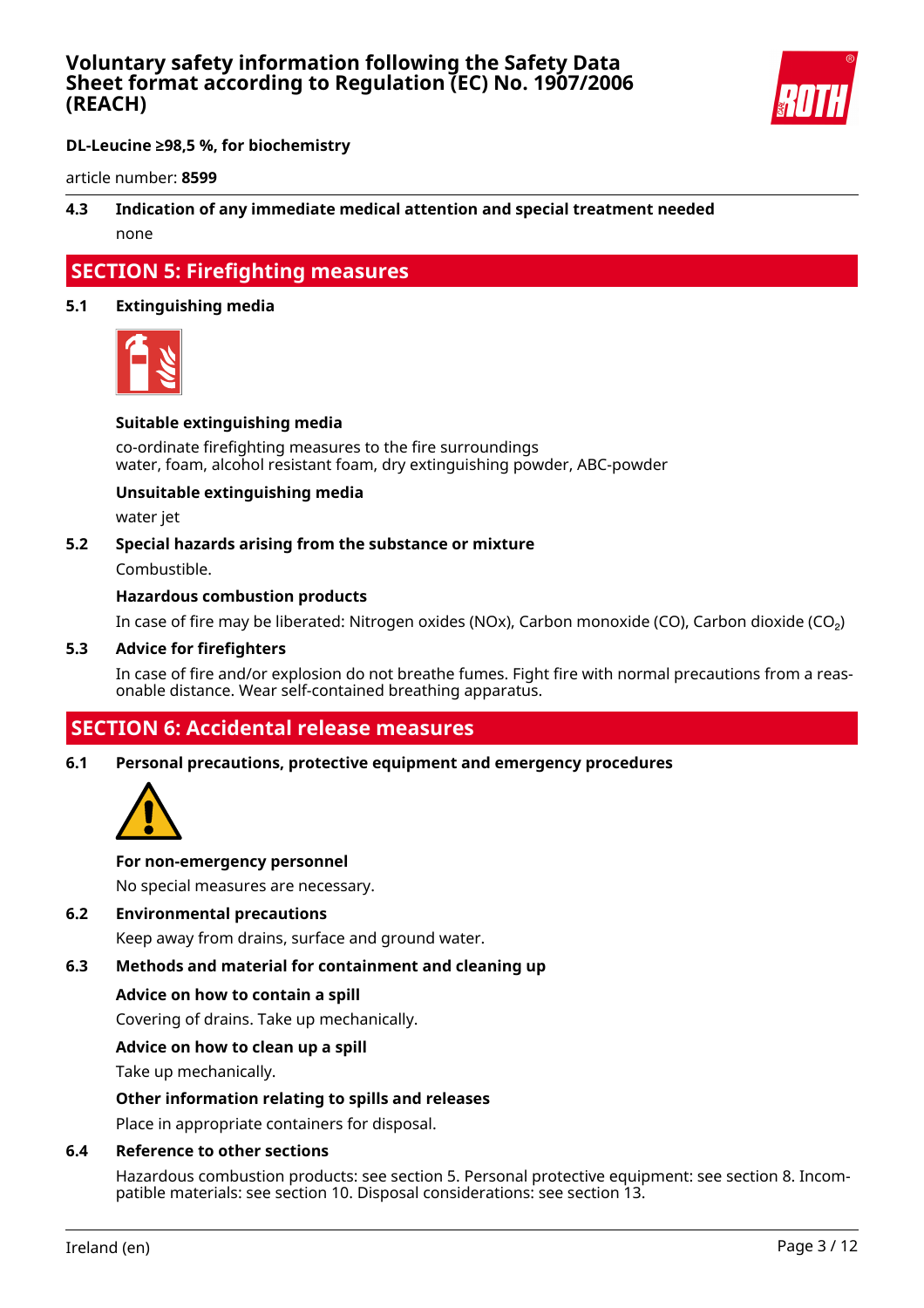

# **DL-Leucine ≥98,5 %, for biochemistry**

article number: **8599**

# **SECTION 7: Handling and storage**

- **7.1 Precautions for safe handling** No special measures are necessary. **Advice on general occupational hygiene** Keep away from food, drink and animal feedingstuffs.
- **7.2 Conditions for safe storage, including any incompatibilities**

Store in a dry place. Keep in a cool place.

**Incompatible substances or mixtures**

Observe hints for combined storage.

**Consideration of other advice:**

**Specific designs for storage rooms or vessels**

Recommended storage temperature: 2 – 8 °C

**7.3 Specific end use(s)** No information available.

# **SECTION 8: Exposure controls/personal protection**

### **8.1 Control parameters**

#### **National limit values**

#### **Occupational exposure limit values (Workplace Exposure Limits)**

This information is not available.

### **8.2 Exposure controls**

# **Individual protection measures (personal protective equipment)**

# **Eye/face protection**



Use safety goggle with side protection.

**Skin protection**



# **• hand protection**

Wear suitable gloves. Chemical protection gloves are suitable, which are tested according to EN 374.

### **• type of material**

NBR (Nitrile rubber)

### **• material thickness**

>0,11 mm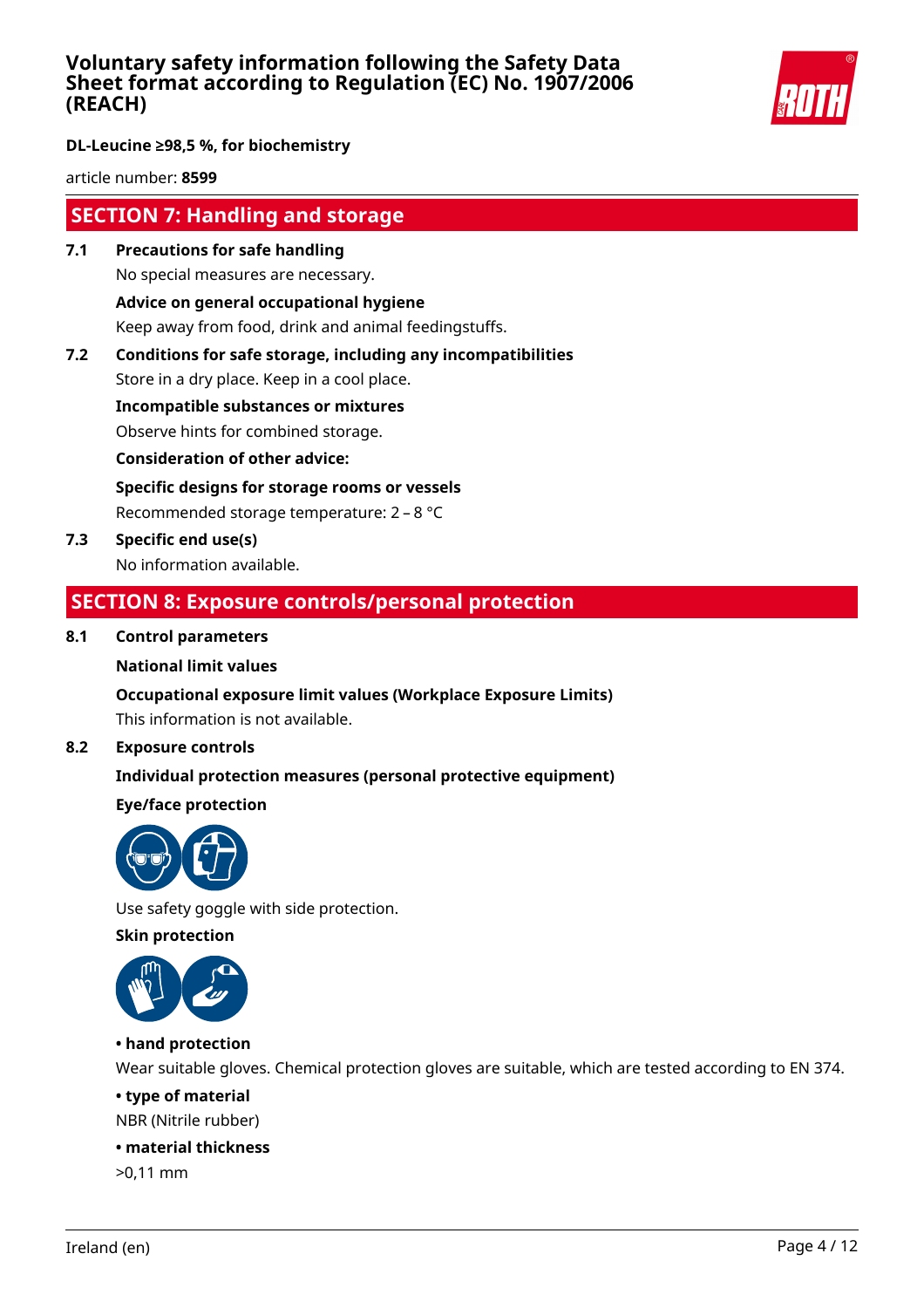

article number: **8599**

### **• breakthrough times of the glove material**

>480 minutes (permeation: level 6)

#### **• other protection measures**

Take recovery periods for skin regeneration. Preventive skin protection (barrier creams/ointments) is recommended.

#### **Respiratory protection**



Respiratory protection necessary at: Dust formation. Particulate filter device (EN 143). P1 (filters at least 80 % of airborne particles, colour code: White).

#### **Environmental exposure controls**

Keep away from drains, surface and ground water.

# **SECTION 9: Physical and chemical properties**

### **9.1 Information on basic physical and chemical properties**

| Physical state                                              | solid                                                        |
|-------------------------------------------------------------|--------------------------------------------------------------|
| Form                                                        | powder, crystalline                                          |
| Colour                                                      | white                                                        |
| Odour                                                       | odourless                                                    |
| Melting point/freezing point                                | 293 °C                                                       |
| Boiling point or initial boiling point and boiling<br>range | not determined                                               |
| Flammability                                                | this material is combustible, but will not ignite<br>readily |
| Lower and upper explosion limit                             | not determined                                               |
| Flash point                                                 | not applicable                                               |
| Auto-ignition temperature                                   | not determined                                               |
| Decomposition temperature                                   | not relevant                                                 |
| pH (value)                                                  | not applicable                                               |
| Kinematic viscosity                                         | not relevant                                                 |
| Solubility(ies)                                             |                                                              |
| Water solubility                                            | 12 <sup>g</sup> / <sub>l</sub> at 25 °C                      |
| Partition coefficient                                       |                                                              |
| Partition coefficient n-octanol/water (log value):          | $-1,59$ (TOXNET)                                             |
| Vapour pressure                                             | not determined                                               |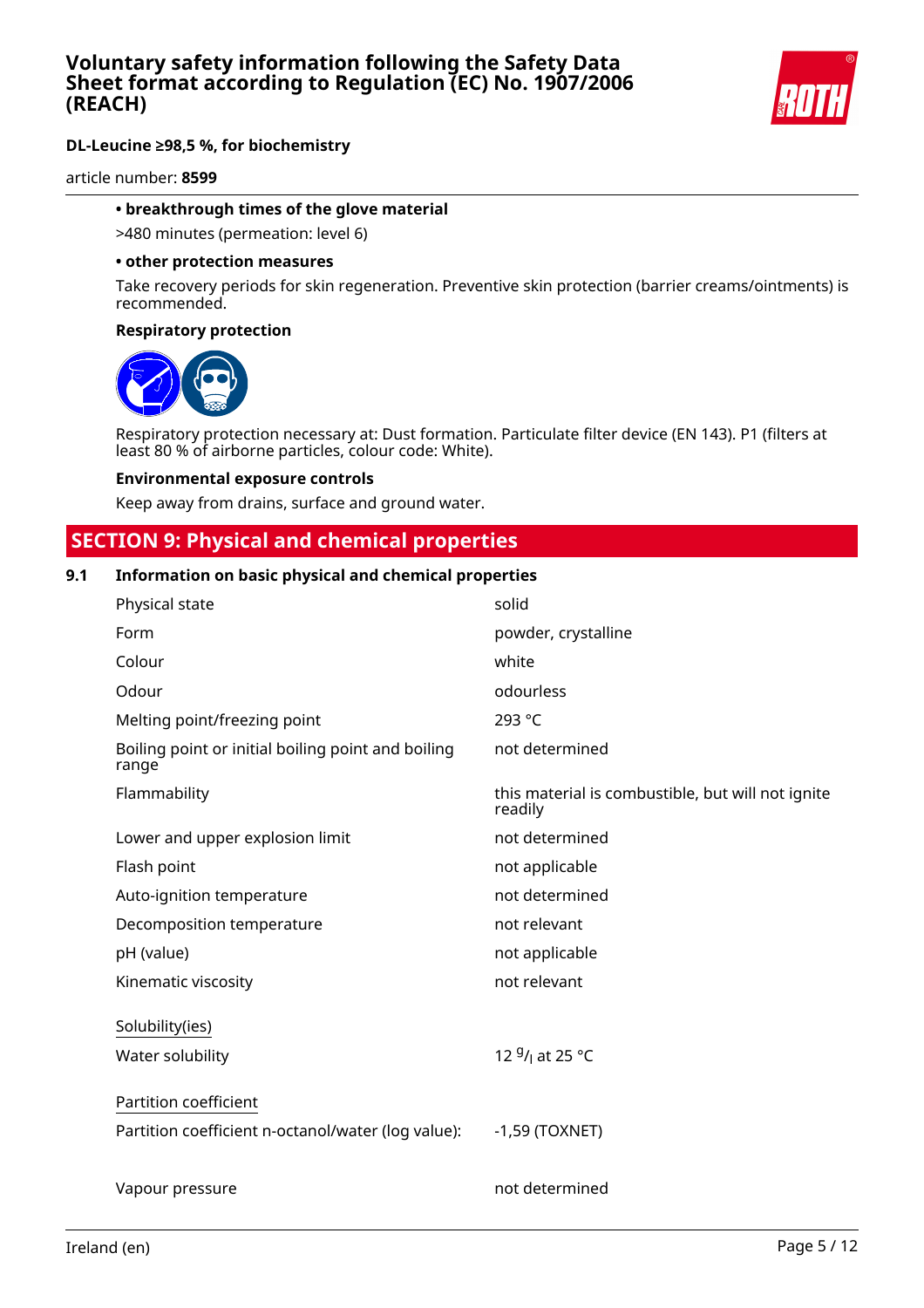

article number: **8599**

|     | Density and/or relative density                        |                                                                |
|-----|--------------------------------------------------------|----------------------------------------------------------------|
|     | Density                                                | not determined                                                 |
|     | Relative vapour density                                | information on this property is not available                  |
|     | Particle characteristics                               | No data available.                                             |
|     | Other safety parameters                                |                                                                |
|     | Oxidising properties                                   | none                                                           |
| 9.2 | <b>Other information</b>                               |                                                                |
|     | Information with regard to physical hazard<br>classes: | hazard classes acc. to GHS<br>(physical hazards): not relevant |
|     | Other safety characteristics:                          | There is no additional information.                            |

# **SECTION 10: Stability and reactivity**

#### **10.1 Reactivity**

The product in the delivered form is not dust explosion capable; the enrichment of fine dust however leads to the danger of dust explosion.

#### **10.2 Chemical stability**

The material is stable under normal ambient and anticipated storage and handling conditions of temperature and pressure.

#### **10.3 Possibility of hazardous reactions**

**Violent reaction with:** strong oxidiser

#### **10.4 Conditions to avoid**

There are no specific conditions known which have to be avoided.

#### **10.5 Incompatible materials**

There is no additional information.

#### **10.6 Hazardous decomposition products**

Hazardous combustion products: see section 5.

# **SECTION 11: Toxicological information**

#### **11.1 Information on hazard classes as defined in Regulation (EC) No 1272/2008**

#### **Classification according to GHS (1272/2008/EC, CLP)**

This substance does not meet the criteria for classification in accordance with Regulation No 1272/ 2008/EC.

### **Acute toxicity**

Shall not be classified as acutely toxic.

### **Skin corrosion/irritation**

Shall not be classified as corrosive/irritant to skin.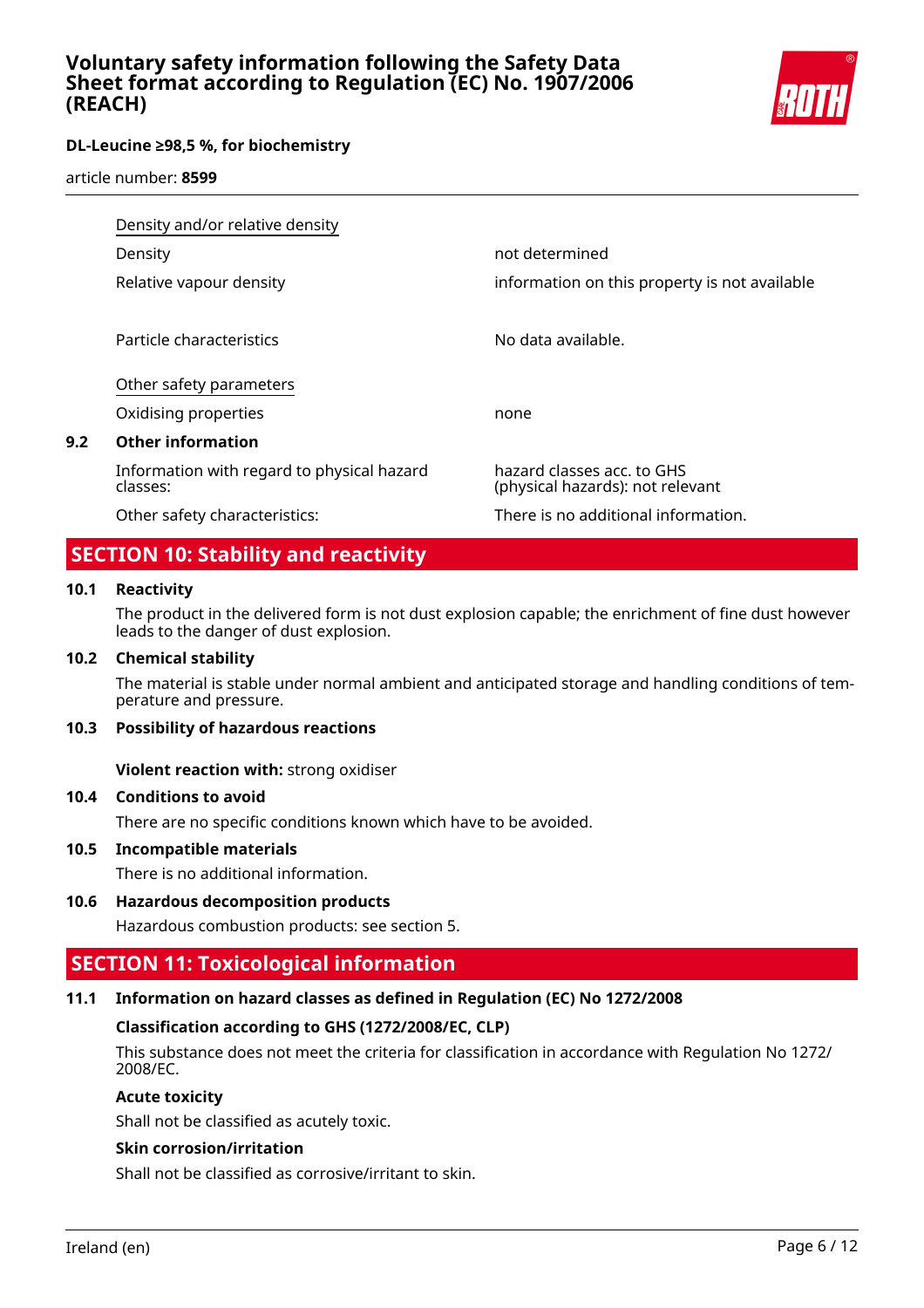

article number: **8599**

# **Serious eye damage/eye irritation**

Shall not be classified as seriously damaging to the eye or eye irritant.

#### **Respiratory or skin sensitisation**

Shall not be classified as a respiratory or skin sensitiser.

#### **Germ cell mutagenicity**

Shall not be classified as germ cell mutagenic.

#### **Carcinogenicity**

Shall not be classified as carcinogenic.

#### **Reproductive toxicity**

Shall not be classified as a reproductive toxicant.

#### **Specific target organ toxicity - single exposure**

Shall not be classified as a specific target organ toxicant (single exposure).

#### **Specific target organ toxicity - repeated exposure**

Shall not be classified as a specific target organ toxicant (repeated exposure).

#### **Aspiration hazard**

Shall not be classified as presenting an aspiration hazard.

#### **Symptoms related to the physical, chemical and toxicological characteristics**

#### **• If swallowed**

Data are not available.

**• If in eyes**

Data are not available.

#### **• If inhaled**

Data are not available.

#### **• If on skin**

Data are not available.

#### **• Other information**

Health effects are not known. This information is based upon the present state of our knowledge.

#### **11.2 Endocrine disrupting properties** Not listed.

### **11.3 Information on other hazards**

There is no additional information.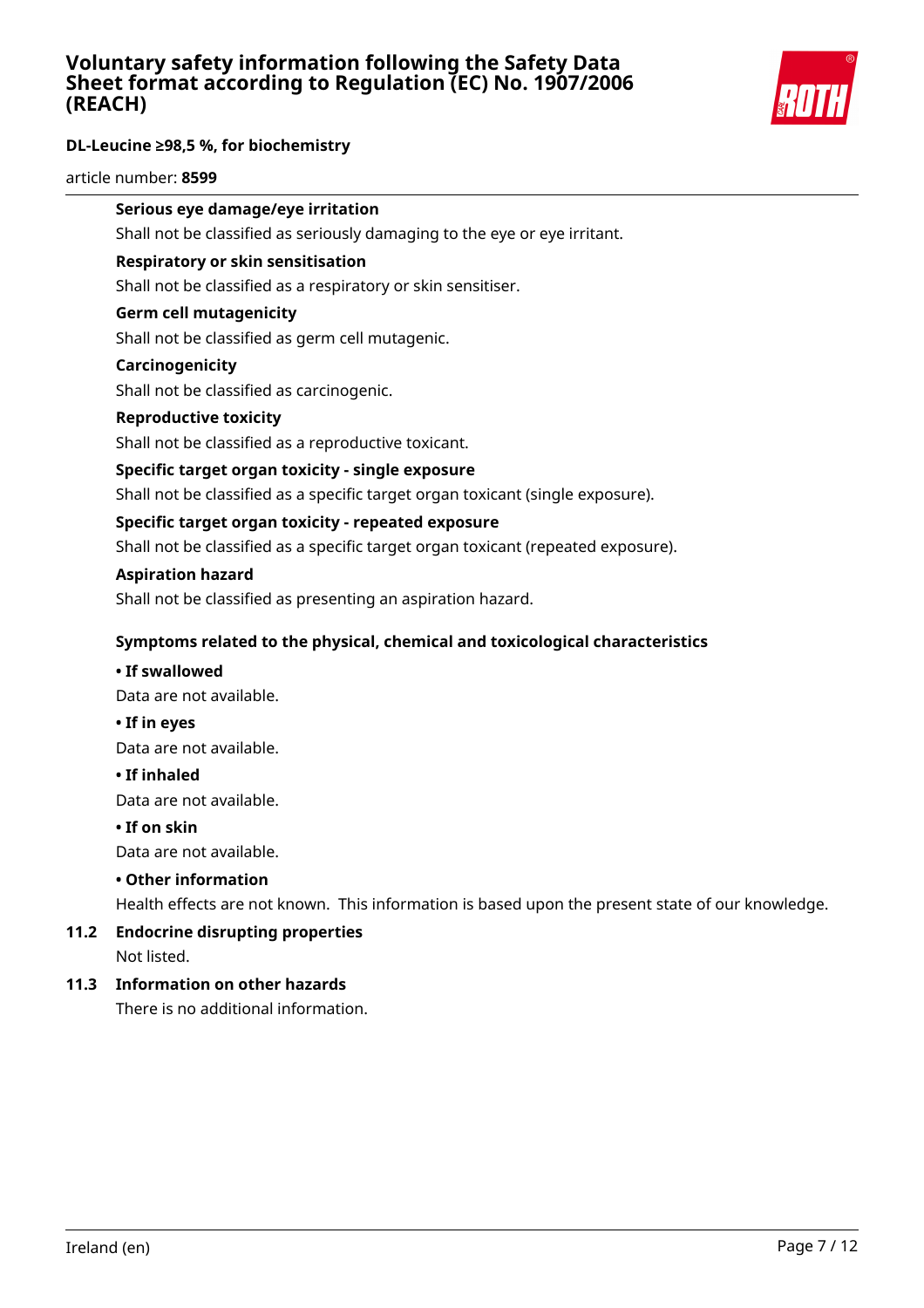

### **DL-Leucine ≥98,5 %, for biochemistry**

article number: **8599**

# **SECTION 12: Ecological information**

#### **12.1 Toxicity**

Shall not be classified as hazardous to the aquatic environment.

#### **Biodegradation**

Data are not available.

# **12.2 Process of degradability**

Theoretical Oxygen Demand with nitrification: 2,256  $mg/m<sub>on</sub>$ Theoretical Oxygen Demand: 1,83 mg/<sub>mg</sub> Theoretical Carbon Dioxide: 2,013  $mg/m<sub>g</sub>$ 

#### **12.3 Bioaccumulative potential**

Does not significantly accumulate in organisms.

| n-octanol/water (log KOW) | -1,59 (TOXNET<br>$-1$ |
|---------------------------|-----------------------|
|---------------------------|-----------------------|

### **12.4 Mobility in soil**

Data are not available.

# **12.5 Results of PBT and vPvB assessment** Data are not available.

- **12.6 Endocrine disrupting properties** Not listed.
- **12.7 Other adverse effects**

Data are not available.

# **SECTION 13: Disposal considerations**

#### **13.1 Waste treatment methods**



Consult the appropriate local waste disposal expert about waste disposal.

#### **Sewage disposal-relevant information**

Do not empty into drains.

#### **13.2 Relevant provisions relating to waste**

The allocation of waste identity numbers/waste descriptions must be carried out according to the EEC, specific to the industry and process. Waste catalogue ordinance (Germany).

#### **13.3 Remarks**

Waste shall be separated into the categories that can be handled separately by the local or national waste management facilities. Please consider the relevant national or regional provisions.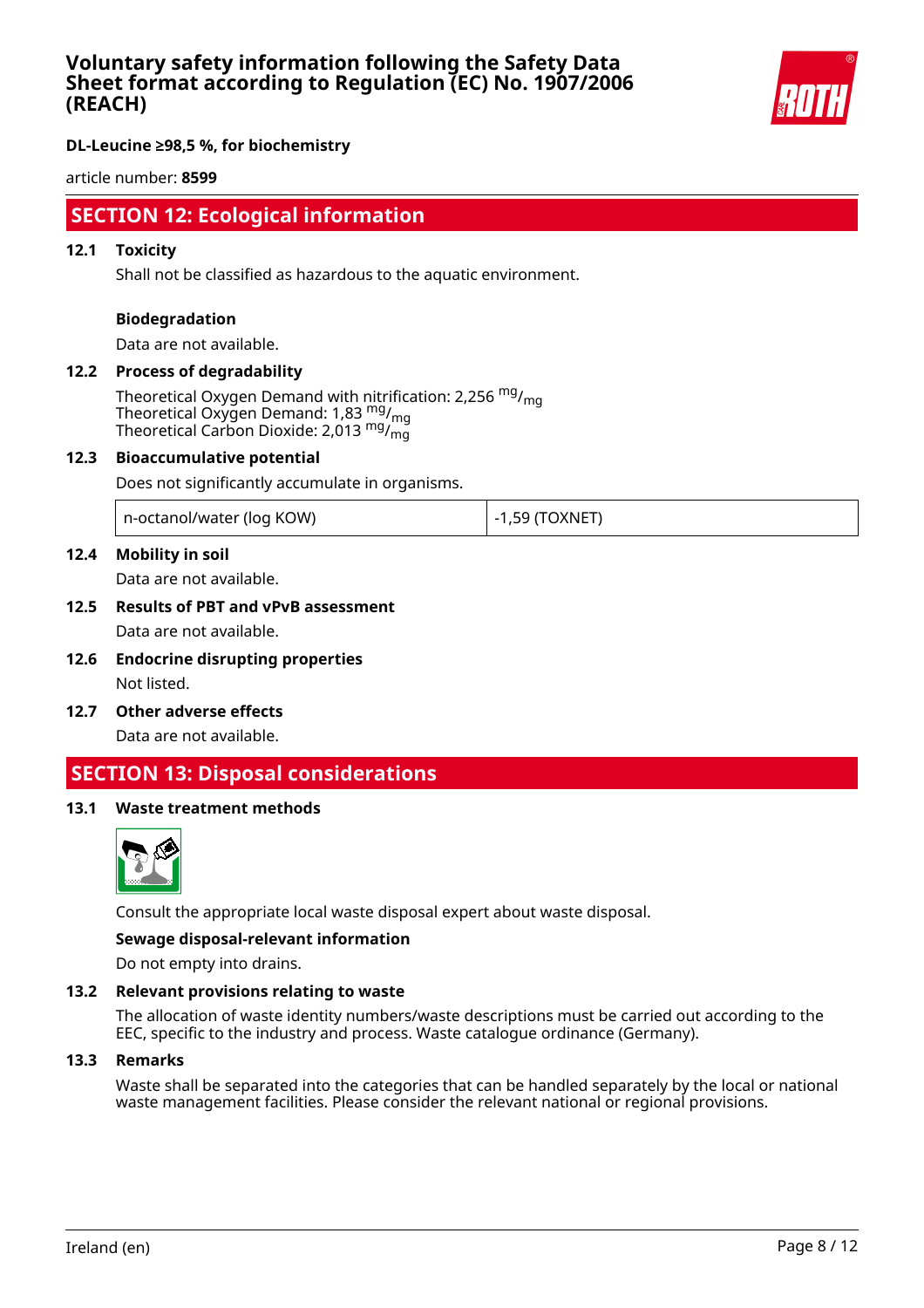

article number: **8599**

# **SECTION 14: Transport information**

- **14.1 UN number or ID number not subject to transport regulations**
- **14.2 UN proper shipping name** not assigned
- **14.3 Transport hazard class(es)** none
- **14.4 Packing group not assigned**
- 

**14.5 Environmental hazards** non-environmentally hazardous acc. to the dangerous goods regulations

- **14.6 Special precautions for user** There is no additional information.
- **14.7 Maritime transport in bulk according to IMO instruments** The cargo is not intended to be carried in bulk.
- **14.8 Information for each of the UN Model Regulations**

# **Transport of dangerous goods by road, rail and inland waterway (ADR/RID/ADN) - Additional information**

Not subject to ADR, RID and ADN.

**International Maritime Dangerous Goods Code (IMDG) - Additional information** Not subject to IMDG.

**International Civil Aviation Organization (ICAO-IATA/DGR) - Additional information** Not subject to ICAO-IATA.

# **SECTION 15: Regulatory information**

#### **15.1 Safety, health and environmental regulations/legislation specific for the substance or mixture**

**Relevant provisions of the European Union (EU)**

#### **Restrictions according to REACH, Annex XVII**

not listed

# **List of substances subject to authorisation (REACH, Annex XIV)/SVHC - candidate list** Not listed.

**Seveso Directive**

|           | 2012/18/EU (Seveso III)               |                                                                                            |              |  |  |
|-----------|---------------------------------------|--------------------------------------------------------------------------------------------|--------------|--|--|
| <b>No</b> | Dangerous substance/hazard categories | Qualifying quantity (tonnes) for the application of lower and upper-tier re-<br>quirements | <b>Notes</b> |  |  |
|           | not assigned                          |                                                                                            |              |  |  |

#### **Deco-Paint Directive**

**Industrial Emissions Directive (IED)**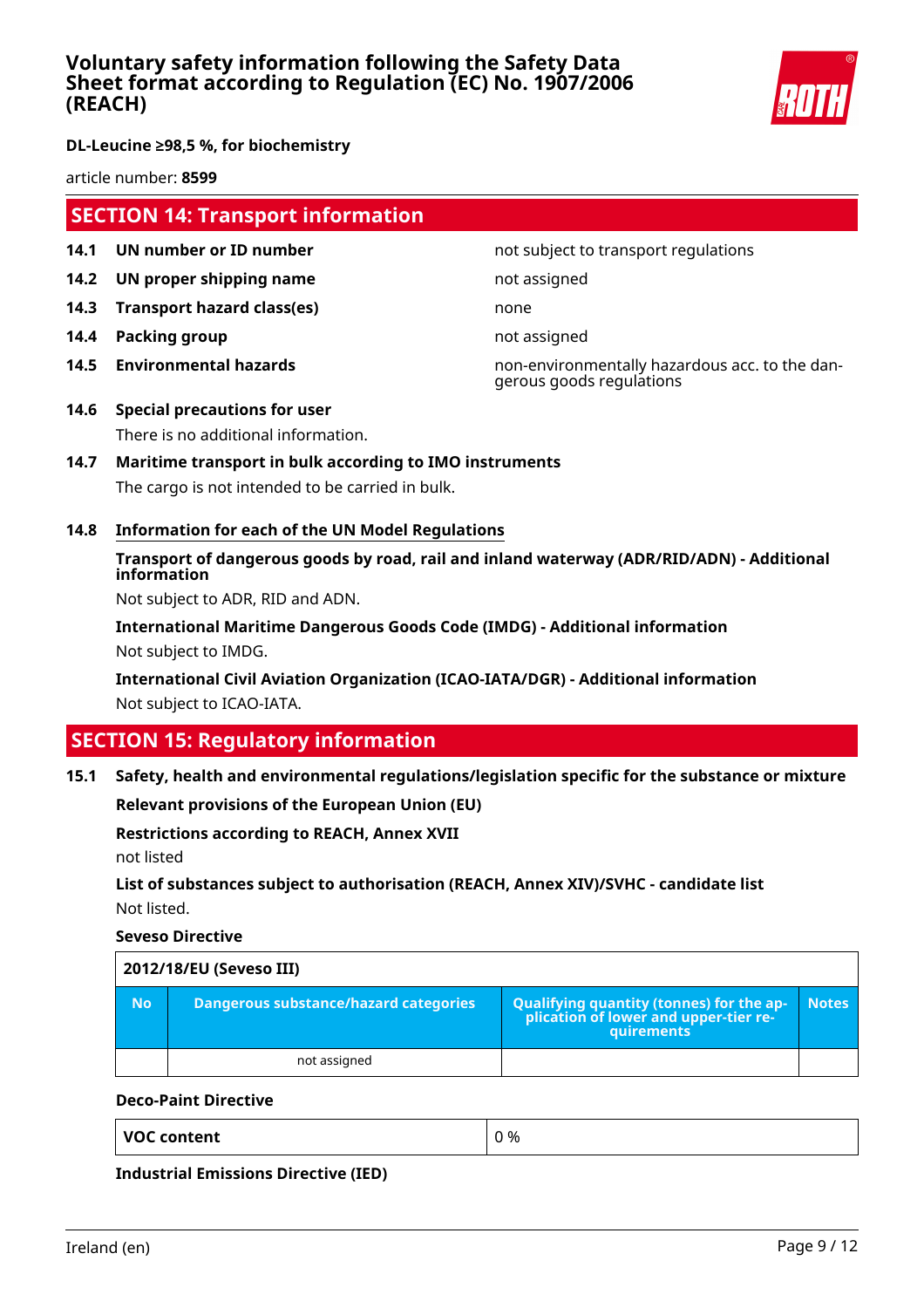

article number: **8599**

| <b>VOC content</b>                                                                                                       | 0 % |
|--------------------------------------------------------------------------------------------------------------------------|-----|
| Directive on the restriction of the use of certain hazardous substances in electrical and<br>electronic equipment (RoHS) |     |
| not listed                                                                                                               |     |
| Regulation concerning the establishment of a European Pollutant Release and Transfer<br><b>Register (PRTR)</b>           |     |
| not listed                                                                                                               |     |
| <b>Water Framework Directive (WFD)</b>                                                                                   |     |
| not listed                                                                                                               |     |
| Regulation on the marketing and use of explosives precursors<br>not listed                                               |     |
| <b>Regulation on drug precursors</b>                                                                                     |     |
| not listed                                                                                                               |     |
| Regulation on substances that deplete the ozone layer (ODS)                                                              |     |
| not lictod                                                                                                               |     |

not listed

#### **Regulation concerning the export and import of hazardous chemicals (PIC)**

not listed

### **Regulation on persistent organic pollutants (POP)**

not listed

#### **Other information**

Directive 94/33/EC on the protection of young people at work. Observe employment restrictions under the Maternity Protection Directive (92/85/EEC) for expectant or nursing mothers.

#### **National inventories**

| <b>Country</b> | <b>Inventory</b> | Status              |
|----------------|------------------|---------------------|
| AU             | <b>AICS</b>      | substance is listed |
| CA             | <b>DSL</b>       | substance is listed |
| <b>CN</b>      | <b>IECSC</b>     | substance is listed |
| EU             | <b>ECSI</b>      | substance is listed |
| EU             | REACH Reg.       | substance is listed |
| JP             | <b>CSCL-ENCS</b> | substance is listed |
| NZ             | NZIoC            | substance is listed |
| <b>TW</b>      | <b>TCSI</b>      | substance is listed |
| US             | <b>TSCA</b>      | substance is listed |

AICS Australian Inventory of Chemical Substances

**Legend<br>AICS<br>CSCL-ENCS<br>DSL<br>ECSI** CSCL-ENCS List of Existing and New Chemical Substances (CSCL-ENCS) DSL Domestic Substances List (DSL)

ECSI EC Substance Inventory (EINECS, ELINCS, NLP)

IECSC Inventory of Existing Chemical Substances Produced or Imported in China IECSC Inventory of Existing Chemical Substitution NZIoC New Zealand Inventory of Chemicals

REACH Reg. REACH registered substances

TCSI Taiwan Chemical Substance Inventory

TSCA Toxic Substance Control Act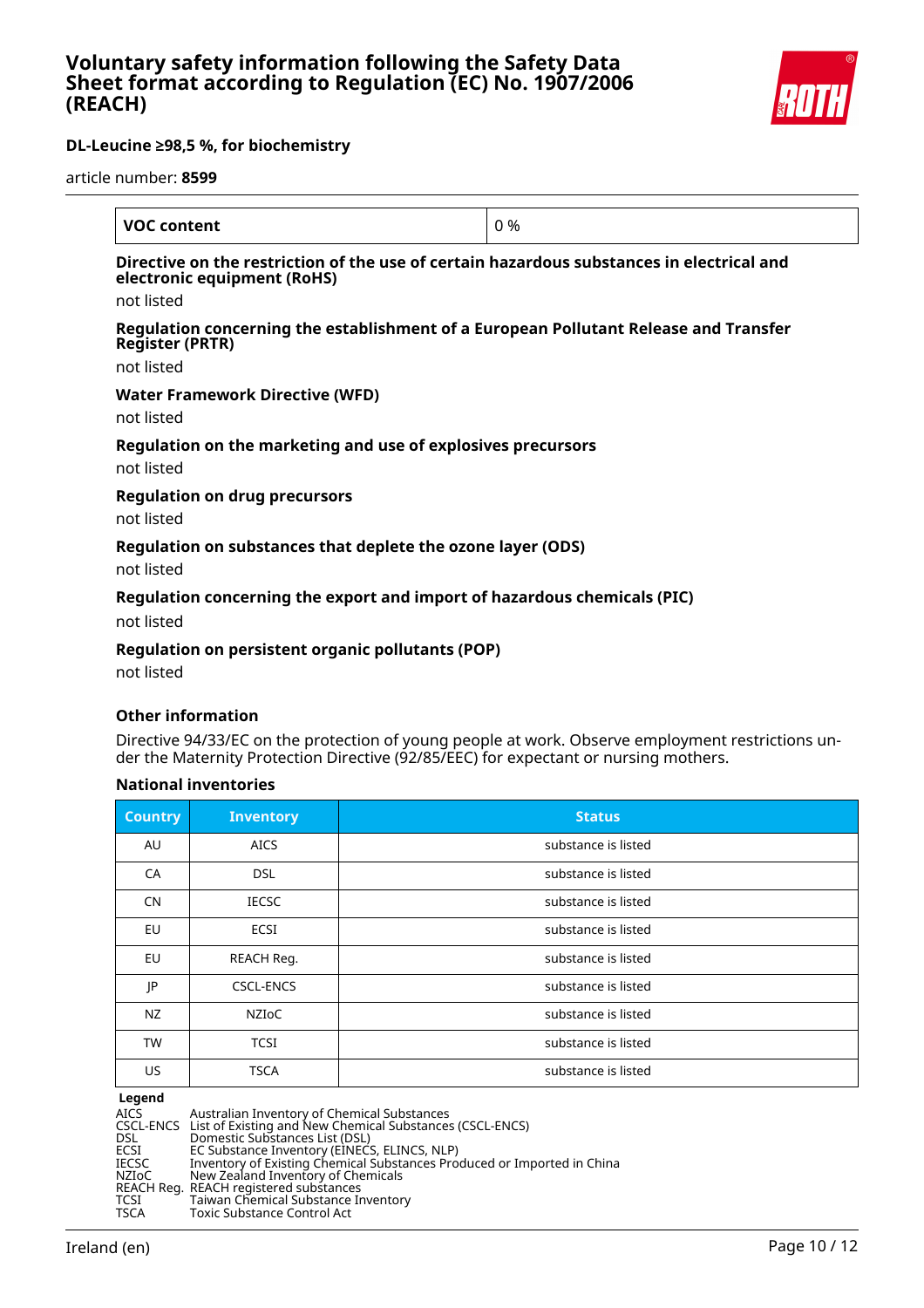

# **DL-Leucine ≥98,5 %, for biochemistry**

article number: **8599**

# **15.2 Chemical Safety Assessment**

No Chemical Safety Assessment has been carried out for this substance.

# **SECTION 16: Other information**

#### **Indication of changes (revised safety data sheet)**

Alignment to regulation: Regulation (EC) No. 1907/2006 (REACH), amended by 2020/878/EU

#### Restructuring: section 9, section 14

| <b>Section</b> | <b>Former entry (text/value)</b>                      | <b>Actual entry (text/value)</b>                                                                                             | Safety-<br>relev-<br>ant |
|----------------|-------------------------------------------------------|------------------------------------------------------------------------------------------------------------------------------|--------------------------|
| 2.2            | Signal word:<br>not required                          |                                                                                                                              | yes                      |
| 2.3            | Other hazards:<br>There is no additional information. | Other hazards                                                                                                                | yes                      |
| 2.3            |                                                       | Results of PBT and vPvB assessment:<br>According to the results of its assessment, this<br>substance is not a PBT or a vPvB. | yes                      |

#### **Abbreviations and acronyms**

| Abbr.           | <b>Descriptions of used abbreviations</b>                                                                                                                                                                                       |
|-----------------|---------------------------------------------------------------------------------------------------------------------------------------------------------------------------------------------------------------------------------|
| <b>ADN</b>      | Accord européen relatif au transport international des marchandises dangereuses par voies de naviga-<br>tion intérieures (European Agreement concerning the International Carriage of Dangerous Goods by In-<br>land Waterways) |
| <b>ADR</b>      | Accord relatif au transport international des marchandises dangereuses par route (Agreement concern-<br>ing the International Carriage of Dangerous Goods by Road)                                                              |
| CAS             | Chemical Abstracts Service (service that maintains the most comprehensive list of chemical substances)                                                                                                                          |
| <b>CLP</b>      | Regulation (EC) No 1272/2008 on classification, labelling and packaging of substances and mixtures                                                                                                                              |
| <b>DGR</b>      | Dangerous Goods Regulations (see IATA/DGR)                                                                                                                                                                                      |
| EC No           | The EC Inventory (EINECS, ELINCS and the NLP-list) is the source for the seven-digit EC number, an identi-<br>fier of substances commercially available within the EU (European Union)                                          |
| <b>EINECS</b>   | European Inventory of Existing Commercial Chemical Substances                                                                                                                                                                   |
| <b>ELINCS</b>   | European List of Notified Chemical Substances                                                                                                                                                                                   |
| <b>GHS</b>      | "Globally Harmonized System of Classification and Labelling of Chemicals" developed by the United Na-<br>tions                                                                                                                  |
| <b>IATA</b>     | <b>International Air Transport Association</b>                                                                                                                                                                                  |
| <b>IATA/DGR</b> | Dangerous Goods Regulations (DGR) for the air transport (IATA)                                                                                                                                                                  |
| <b>ICAO</b>     | <b>International Civil Aviation Organization</b>                                                                                                                                                                                |
| <b>IMDG</b>     | International Maritime Dangerous Goods Code                                                                                                                                                                                     |
| <b>NLP</b>      | No-Longer Polymer                                                                                                                                                                                                               |
| PBT             | Persistent, Bioaccumulative and Toxic                                                                                                                                                                                           |
| <b>REACH</b>    | Registration, Evaluation, Authorisation and Restriction of Chemicals                                                                                                                                                            |
| <b>RID</b>      | Règlement concernant le transport International ferroviaire des marchandises Dangereuses (Regula-<br>tions concerning the International carriage of Dangerous goods by Rail)                                                    |